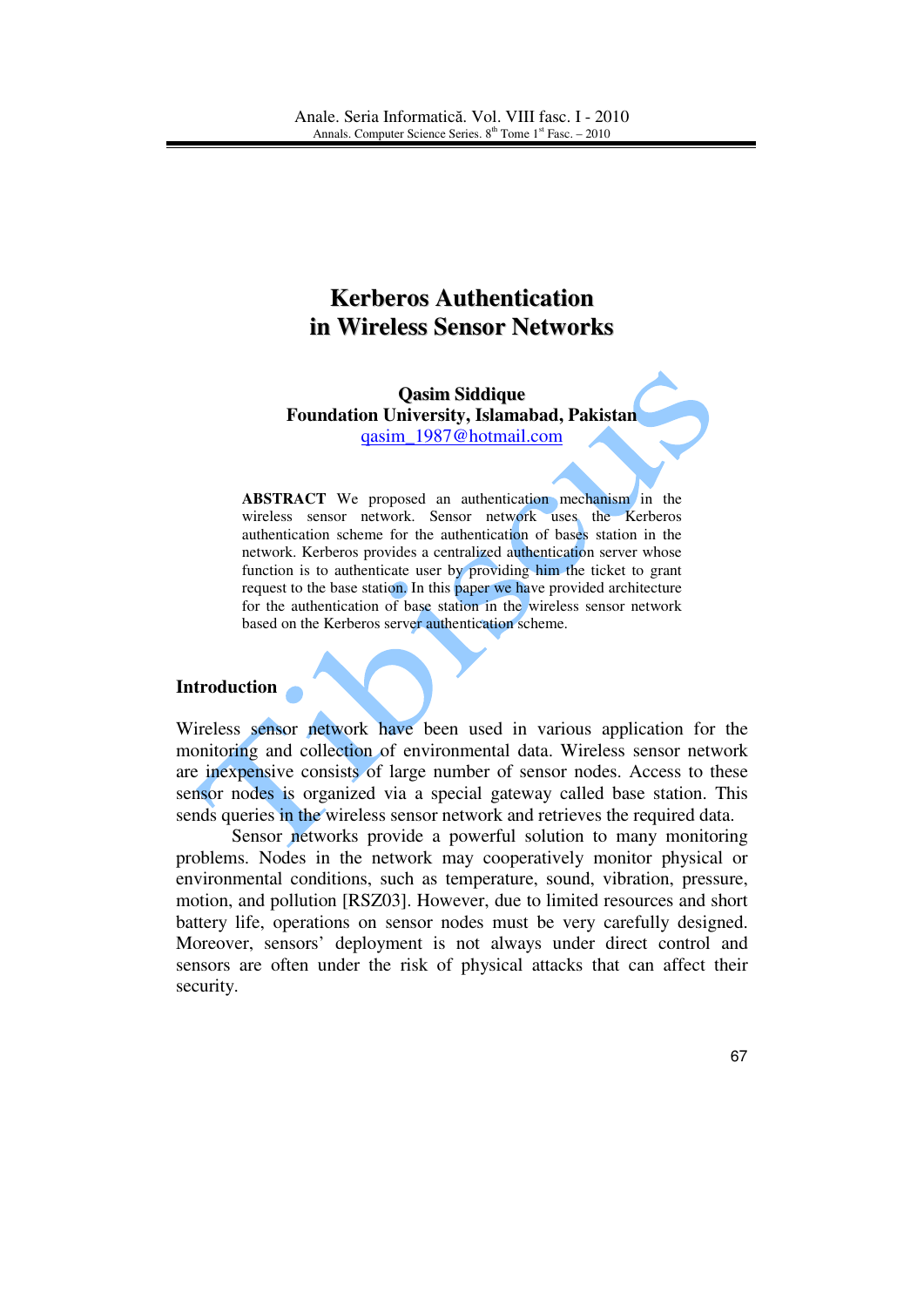In wireless sensor network a base station can't be trusted to identify its users correctly to network services. In particular the following three threads exist.

- A user may gain access to a particular base station and pretend to be another user operating from the base station.
- A may eavesdrop an exchange and use a reply attack to gain entrance to a base station or to interrupt operation.
- A user may alter the network address of a base station so that the request sent from the altered base station to come from the impersonated workstation.

Unauthorized user may gain access to the base station and collect the data that he or she is not authorized to access. Rather that building in elaborates authentication protocol at each sensor node. Kerberos<sup>1</sup> provide a centralized authentication server whose function is to authenticate users to servers and servers to users.

Kerberos relies exclusively on symmetric encryption, making no use of public key encryption. Two versions of the Kerberos<sup>2</sup> are in common use.

- Kerberos 4 [M+88][SNS88]
- Kerberos 5 [SP05]



**Figure 1 Tread To Networks**

In an unprotected network environment any client can apply to any server for service. This obvious security risk is that of impersonation. An opponent can pretend to be another client and obtain unauthorized privileges on server machine. To counter this threat, servers must be able to confirm the identities of clients who request services.

<sup>&</sup>lt;sup>1</sup> Kerberos is an authentication service developed as part of Project Athena at MIT

<sup>&</sup>lt;sup>2</sup> Kerberos Version 1 thought 3 were development versions. Version 4 is the original Kerberos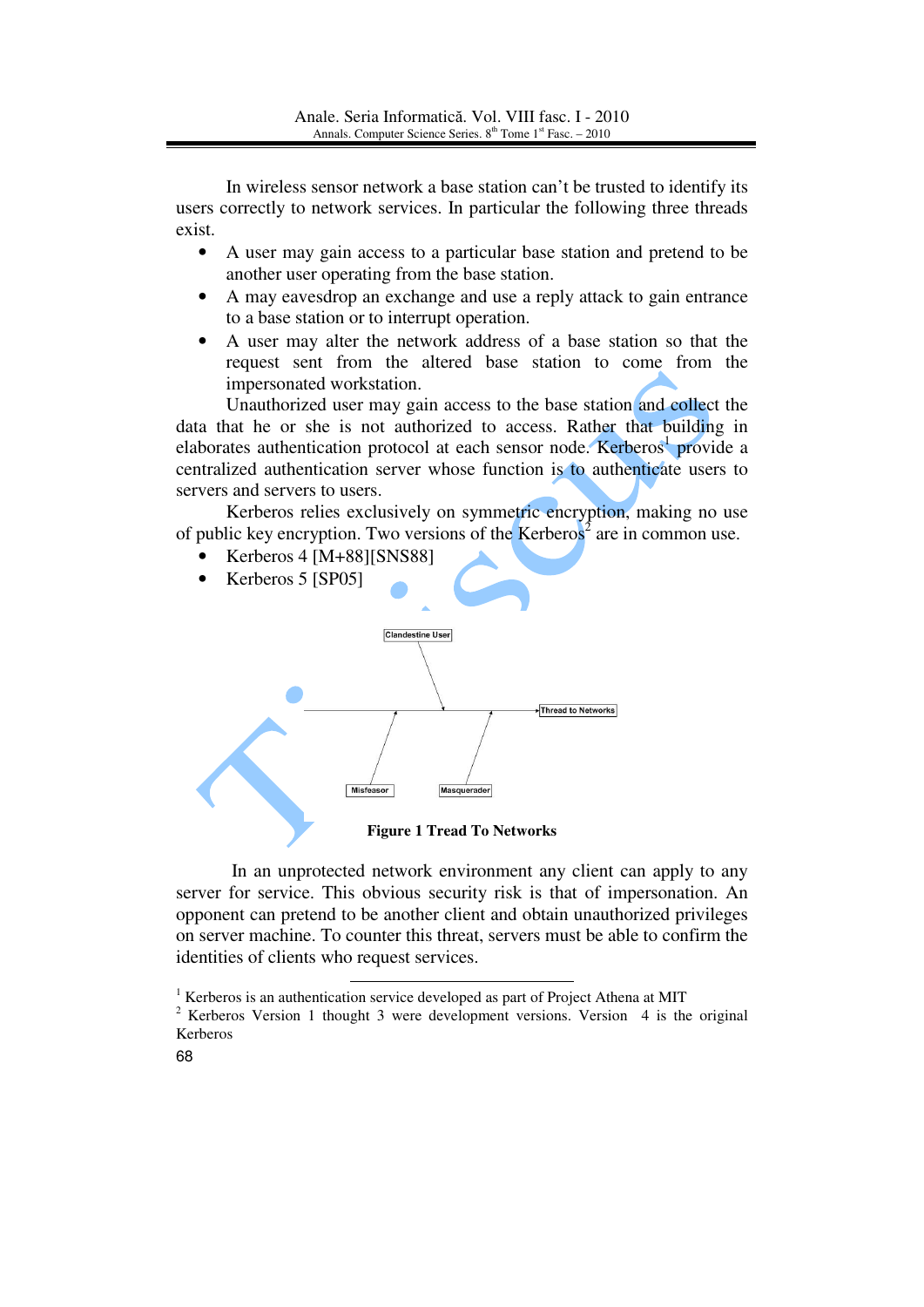

**Figure 2 Authentication Layer in WSN**

 Verification of the user in the wireless sensor network we have added the authentication scheme layer above the wireless sensor network which authorized the user to access the wireless sensor network without verification the user can't access the wireless sensor network. The authentication scheme is based on the Kerberos server authentication scheme. The detail of the scheme is explained in the section 3.

The rest of the paper is structured as following first we give the overview of the authentication techniques next we discuss the overview of the traffic in the Wireless sensor network. Then we discuss the Kerberos Server Architecture and its components and then their components requirement for setting the Kerberos environments finally we conclude the paper.

## **1. Background**

We have use the term wireless sensor network to refer to a heterogeneous system combining tiny sensors and actuators with general-purpose computing elements. Sensor networks may consist of hundreds or thousands of low-power, low-cost nodes, possibly mobile but more likely at fixed locations, deployed en masse to monitor and affect the environment. For the remainder of this paper we assume that all nodes locations are fixed for the duration of their lifetime.

Authentication server techniques - that knows the passwords of all the users and stores these in a centralized database. In addition, the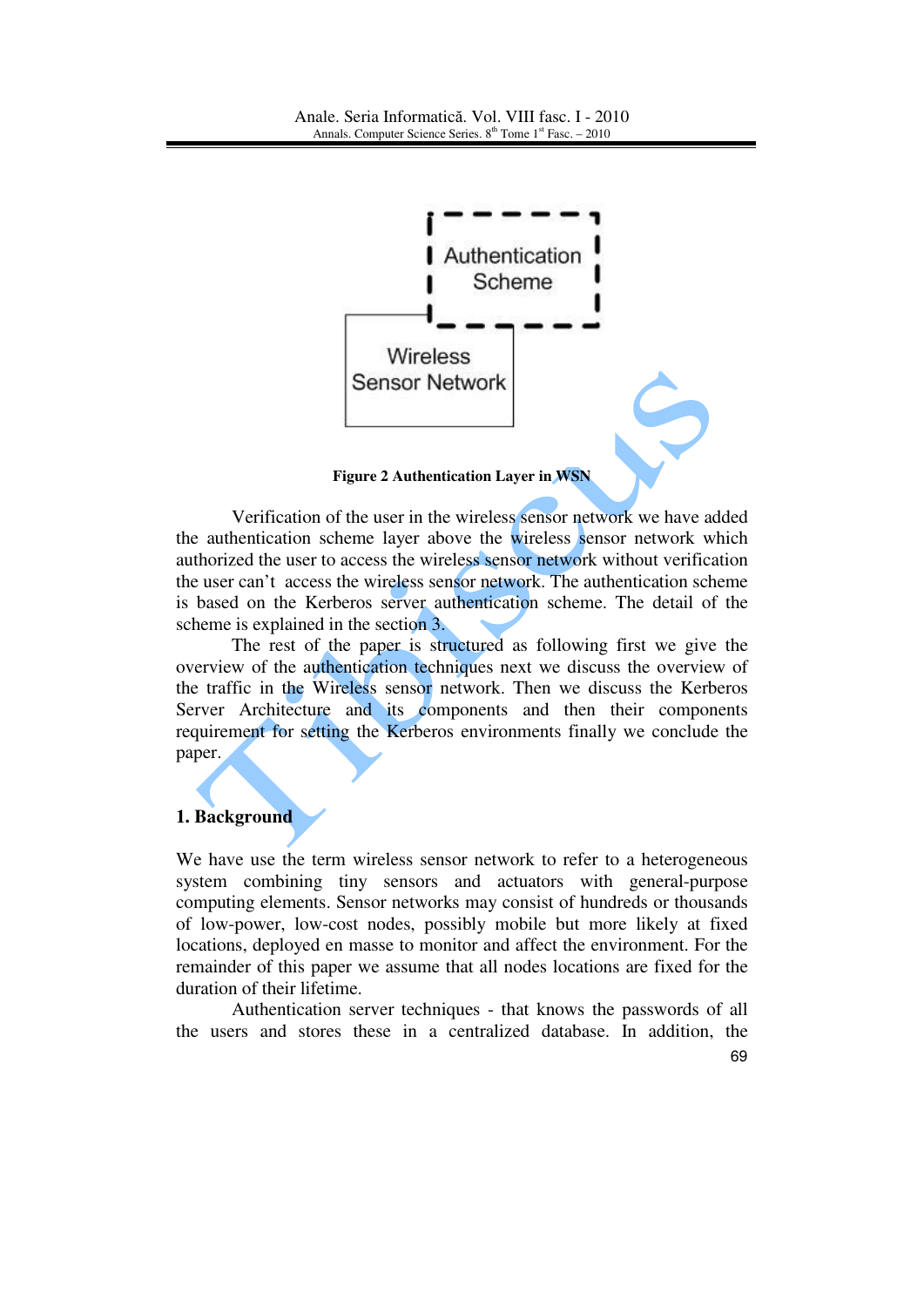authentication server shares a unique secret key with each server. These keys have been distributed physical or in come other secure manner.

X.509 authentication service is a part of X.500 series of recommendation that define a directory service. The directory id, in effect, a server or distributed set of server that maintains a database of information about users.X.509 defines a framework for the provision of authentication services by the X.500 directory to its users.X.509 also define an authentication protocol based on the use of public key certificates.

Digital signatures can be used in for the authentication assuming that each sensor node in the network in pre loaded with the public key of some certification authority [KSW04].



Base stations are typically many orders of magnitude more powerful than sensor nodes. They might have workstation or laptop-class processors, memory, and storage, AC power, and high-band- width links for communication amongst themselves. However, sensors are constrained to use lower-power, lower-bandwidth, shorter range radios, and so it is envisioned that the sensor nodes would form a multi hop wireless network to allow sensors to communicate to the nearest base station.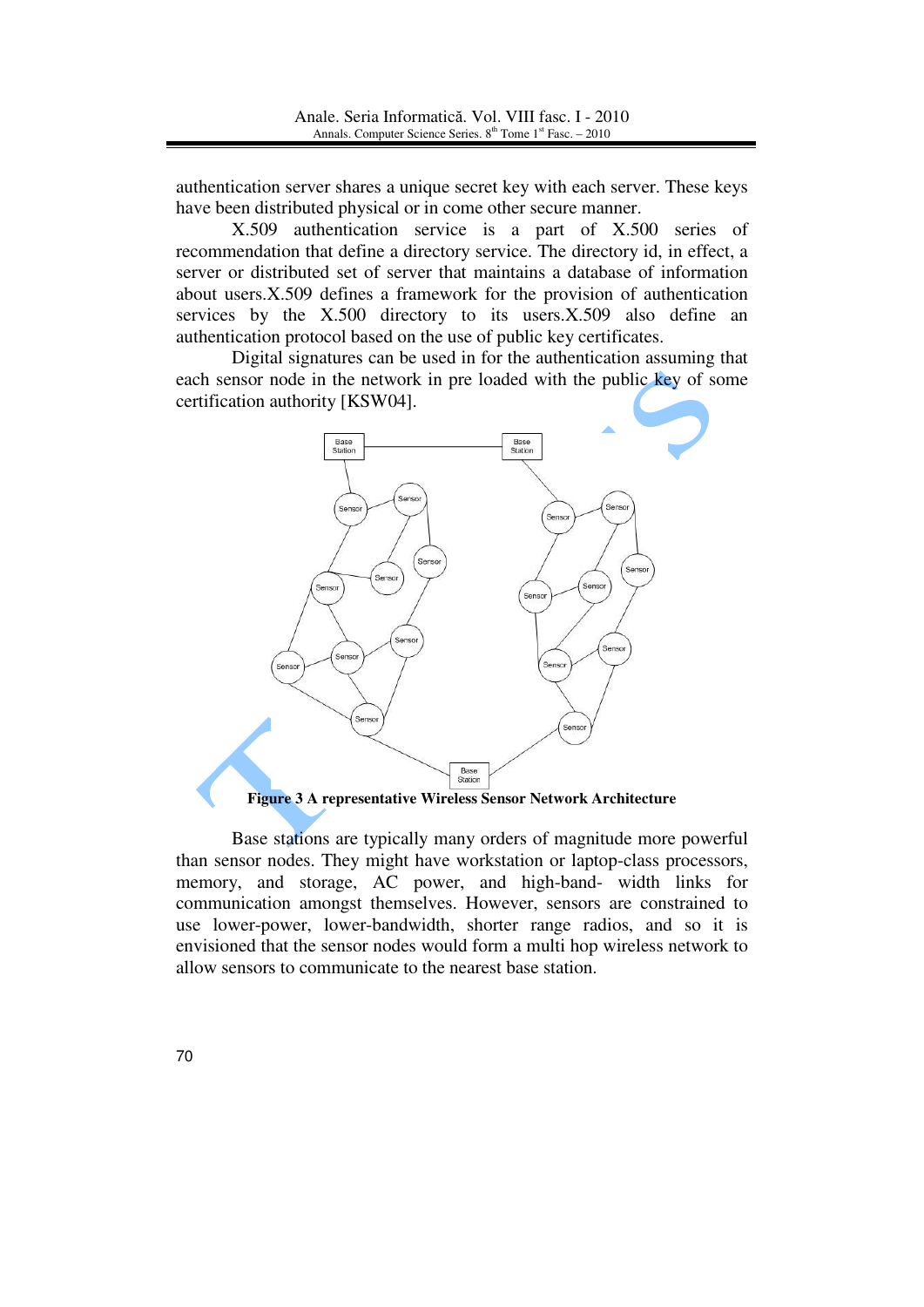

**Figure 4 Unauthorized User Accessing the Base Station information**

The figure 4 explain that as there is no authentication scheme implemented in the base station so the unauthorized user is access the bases station because there is no verification of the user.

# **2. Traffic in Wireless Sensor Network**

Traffic in sensor networks can be classified into one of three categories:

*A. Many-to-one* 

 Multiple sensor nodes send sensor readings to a base station or aggregation point in the network.

#### *B. One-to-many*

A single node (typically a base station) multicasts or floods a query or control information to several sensor nodes.

#### *C. Local communication*

 Neighboring nodes send localized messages to discover and coordinate with each other. A node may broadcast messages intended to be received by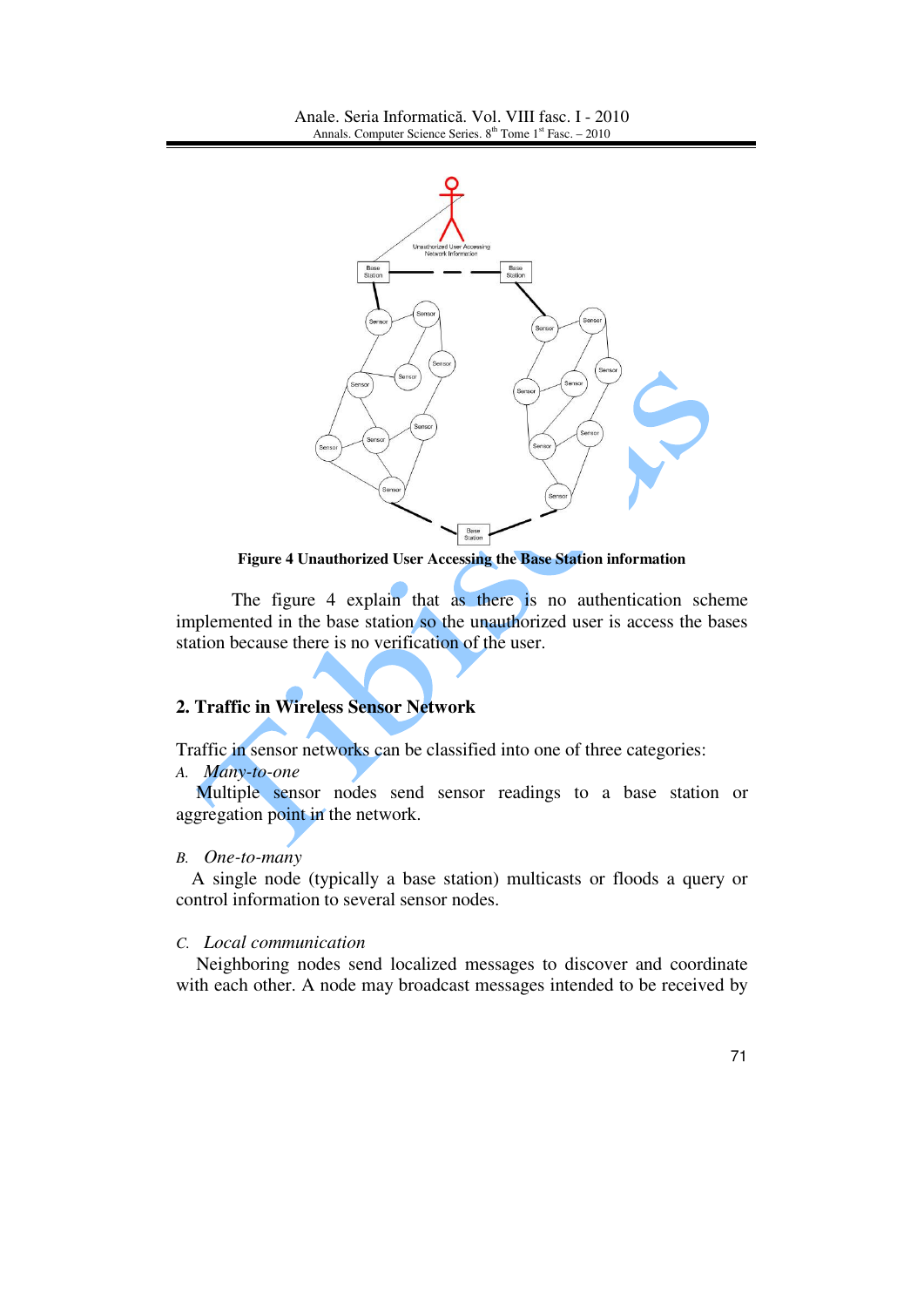all neighboring nodes or unicast messages intended for a only single neighbor intended for only single neighbor<sup>3</sup>.

## **3. Kerberos Server Architecture**

There are two main components of Kerberos servers

- Authentication Server
- Ticket Granting Server



## *A. Authentication Server*

Authentication server knows the password of all the users and stores these in a centralized database. The authentication server shares a unique secret key with each server. These keys have been distributed to the user in some secure manners.

## *B. Ticket Granting Server*

Ticket granting server issues tickets to users who have been authenticated to authentication server. Then the user first requests a ticket

<sup>72</sup> <sup>3</sup> By neighbor we mean a node within normal radio range.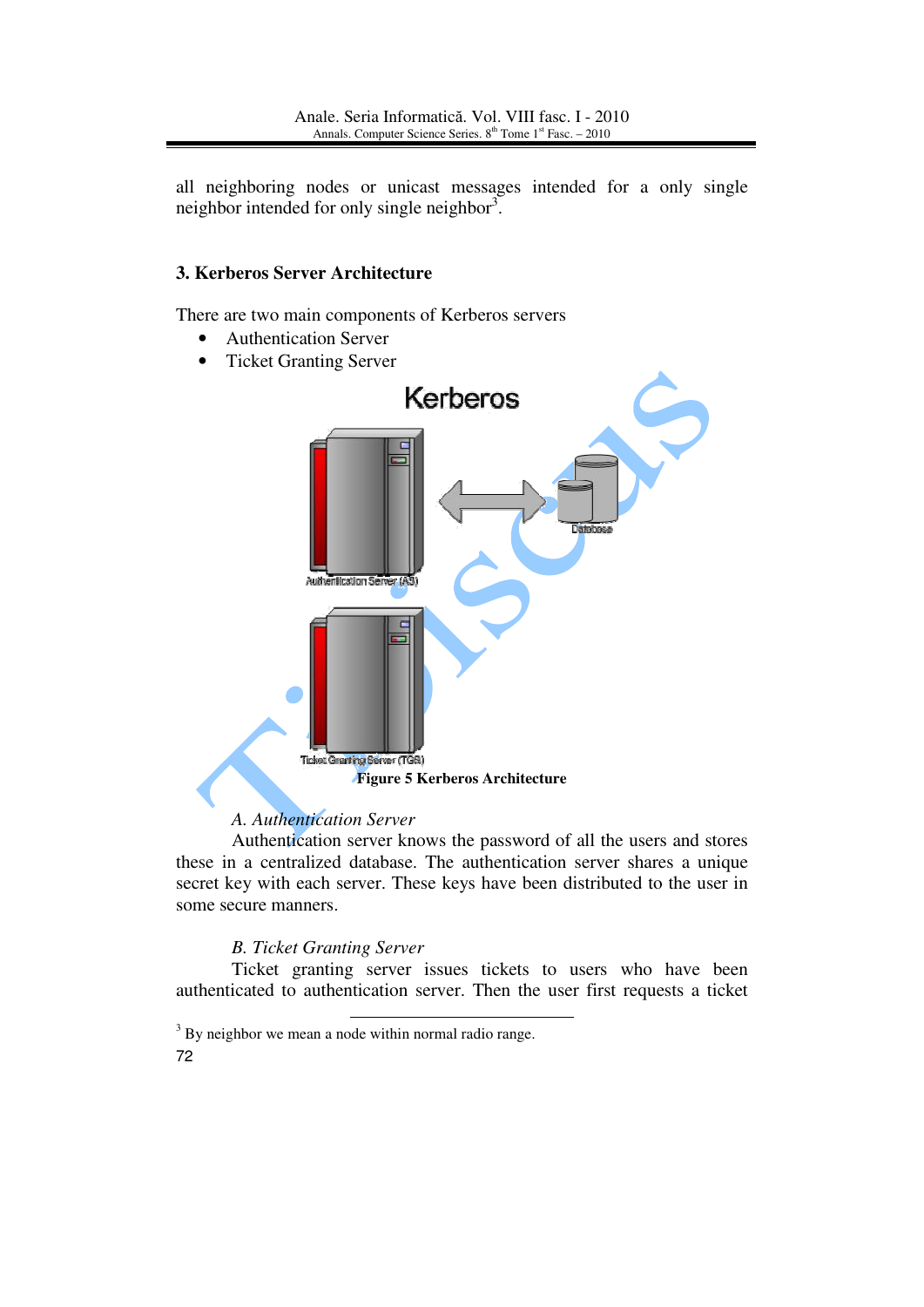from the authentication server. This ticket is saved by the user. Each time the user authenticate itself the ticket granting server then grants a ticket for the particular server/Base Station. The user save each service granting ticket and uses it to authenticate its user to a server each time a particular service is requested.



**Figure 6 Overview of Kerberos** 

- Client requests a ticket granting ticket on behalf of the user by sending its users ID to the authentication Server.
- The authentication server responds with a ticket that is encrypted with a key. When the ticket arrives at the client, the client prompts the user for the password, generate the required and decrypt the incoming message.
- The client requests the service-granting ticket on behalf of the user. Then client transmit a message to the Ticket granting ticket containing the users ID and the ID of the desired service, and the ticket granting ticket.
- The ticket granting server verifies the ticket it checks that the time limit has not expired. Then the ticket granting ticket issues a ticket to grant access to the requested service.
- The client requests access to a service on behalf of the user. For this purpose the client transmits a message to the server containing the user ID and the service granting ticket. The server authenticates by using the contents of the tickets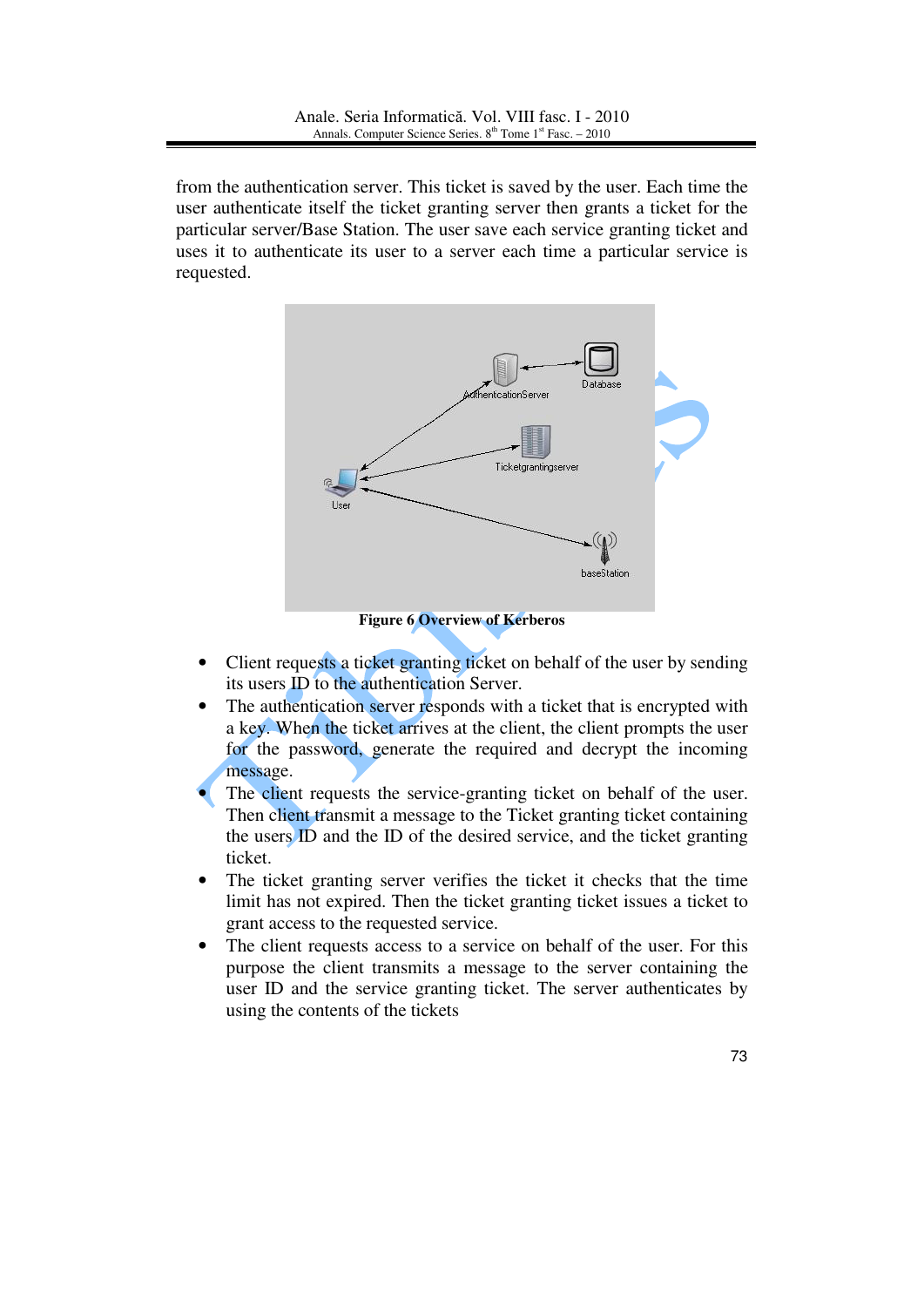

**Figure 7 Adding New layer in Wireless Sensor Network**

In fig 7 we added the new layer in the wireless sensor architecture. The sensor network transfer the information to the base station the based station is directly connected to the user or the middleware and in the pervious architecture no security layer is present so there is always a demand of security layer in the wireless sensor network. So in this paper we presented a Kerberos authentication scheme to protect the wireless sensor network for the unauthorized user. By adding the security layer in the wireless sensor network we can prevent the network from the different security thread. The base station can't be accessed directly because the user has to authentication him/her from the Kerberos server and then obtain the ticker to access the base station to retrieve the in the information provided by the sensors.

## **4. Kerberos Environment (Compoments and Requirements)**

The Kerberos environment consist of the following components:

- Kerberos Server
- Number of Clients
- Number of Application Server/Base Station

The Kerberos server must share a secret key with each server.

The Kerberos server must have user ID and hasted password of all participating users in its database.

The Kerberos server in each interoperating realm shares a secret key with the server in the other realm.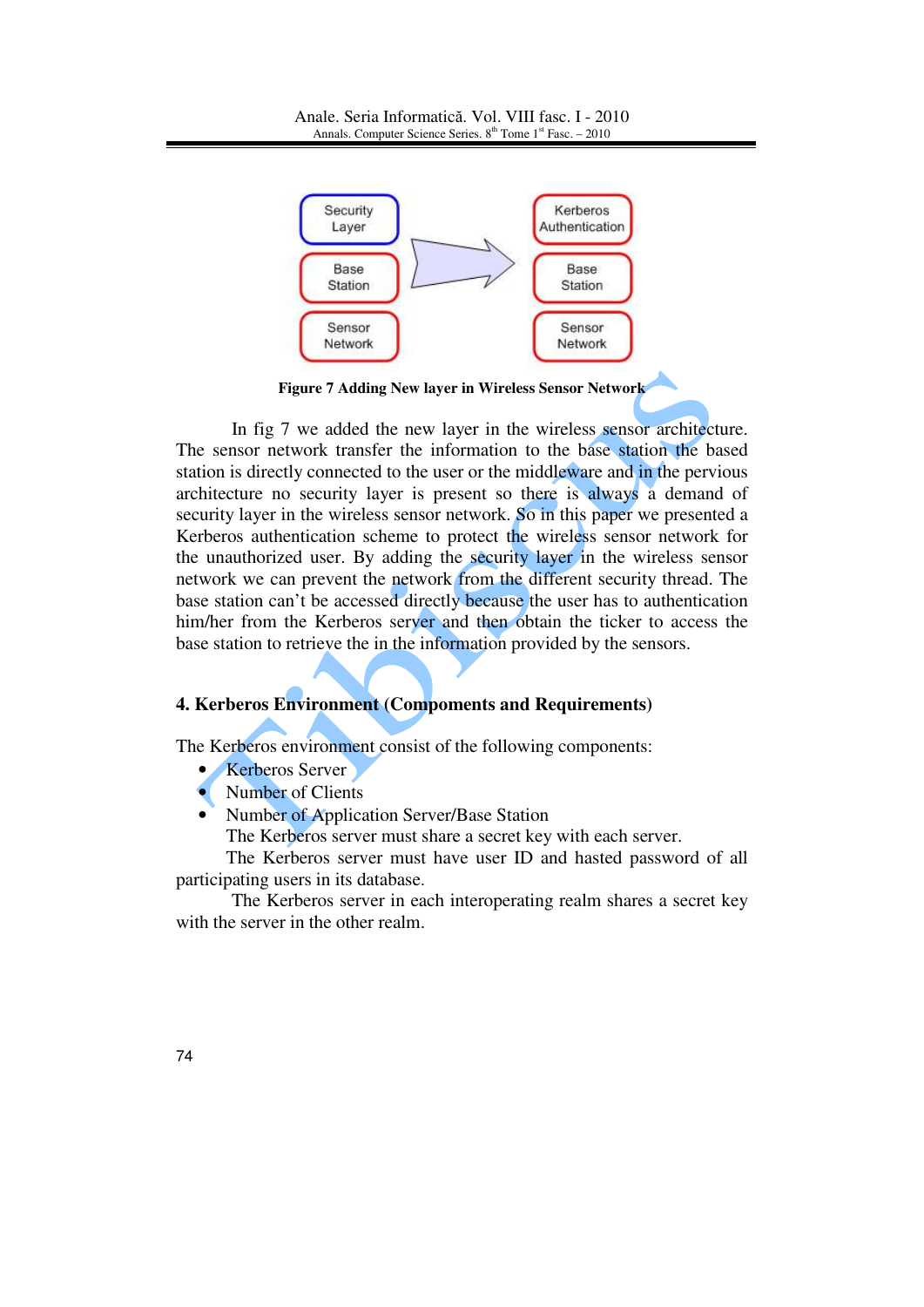

**Figure 9 Request for base station request in another realm**

The client requests the ticket from the authentication server. If the client is authenticated the server provide the ticket to the client. The client decrypts the ticket using it password. Then client transmit a message to the Ticket granting ticket containing the users ID and the ID of the desired service, and the ticket granting ticket. The ticket granting server verifies the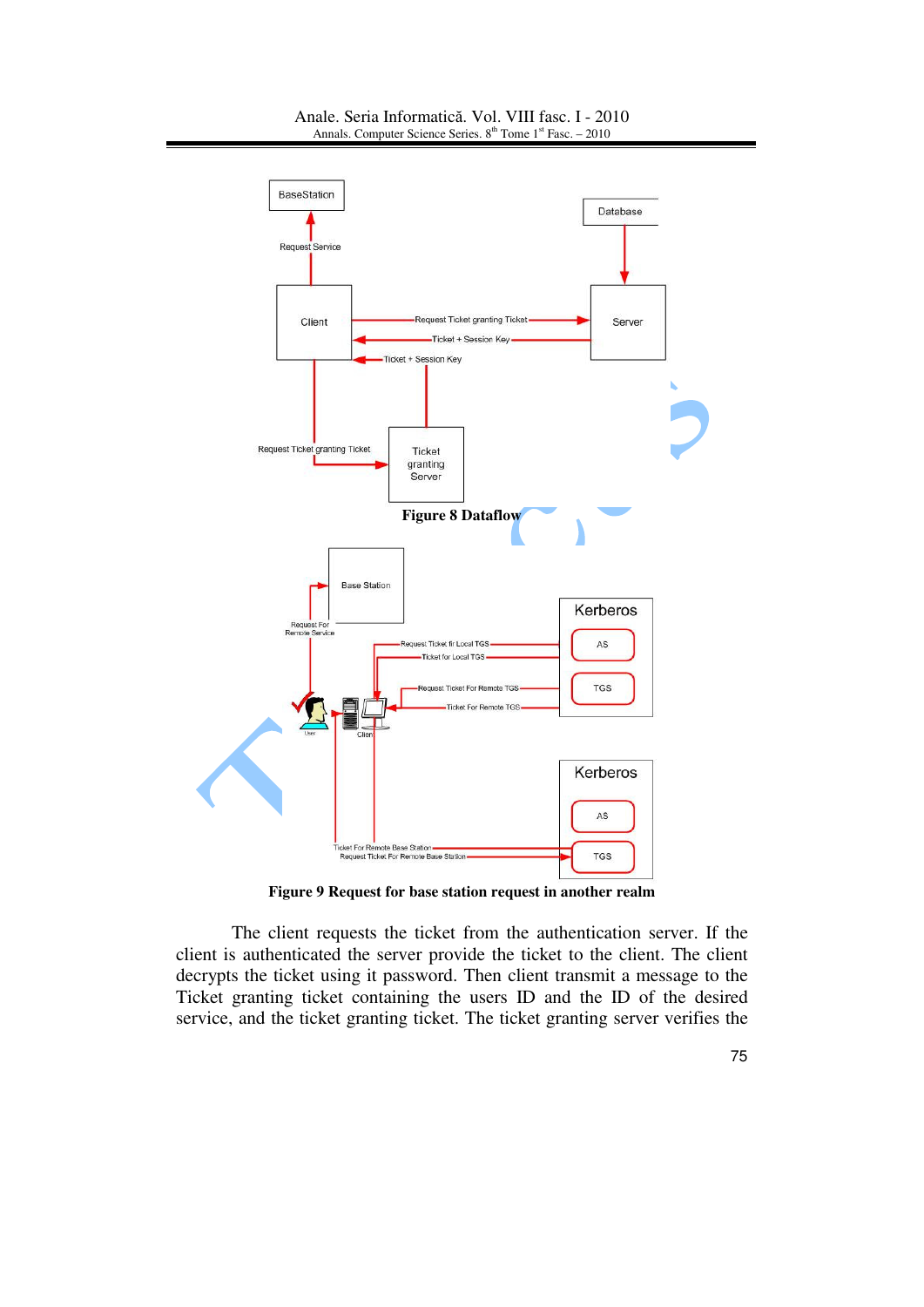ticket it checks that the time limit has not expired. Then the ticket granting ticket issues a ticket to grant access to the requested service. The client transmits a message to the Base station of the wireless sensor network containing the user ID and the service granting ticket. The base station server authenticates by using the contents of the ticket.

## **5. Authentication as Energy Efficient System for WSN**

The proposed system in this paper not only helps to secure the wireless sensor network but it is help to improve the lifetime of the base station of the wireless sensor network.

With the help of Kerberos authentication system only those user retrieve the information from the base station that are authorized. So the base station doesn't send unnecessary packet. This help the bas station to save energy and helps to increased to overall base station time



In fig 10 the number of the user accessing the base station of the wireless sensor network are consider on the x-axis and the size of the packet are consider on the y-axis as we can observe from the figure that as the user accessing the base station increased the size of the packet on the network as increased. So from the results we obtain that the user accessing the network is directly proportional to the size of the packets.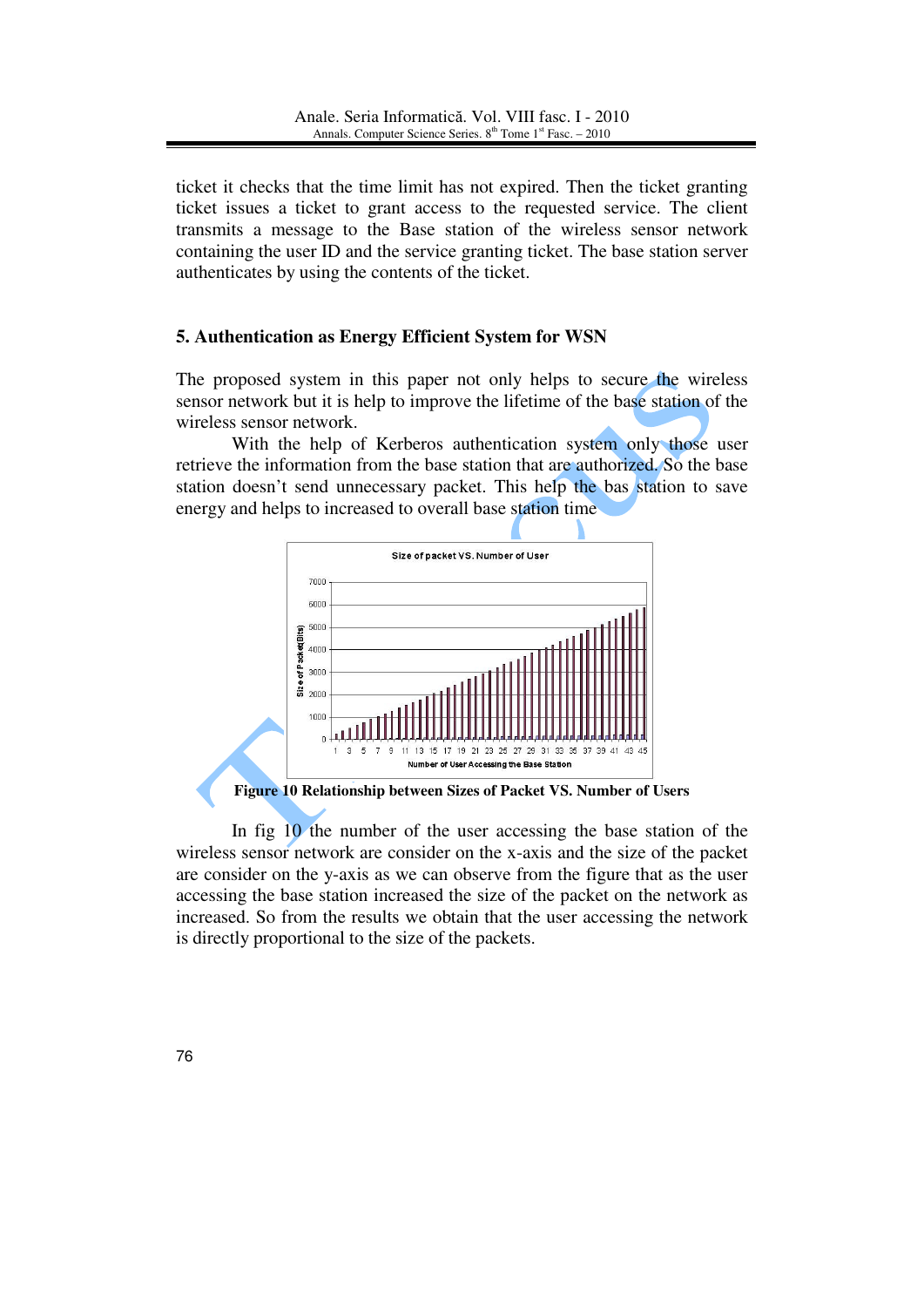

In fig 11 the duration of the lifetime of the base station is considered on the x-axis of the graph and the energy is considered on the y-axis of the graph. This result is generated for the system where no authentication was performed we observe from the graph that the lifetime is less and the energy of the base station start to decreased quickly because it is sending message to all the user without verification.



**Figure 12 Base station lifetime with Kerberos authentication**

In fig 12 the duration of the lifetime of the base station is considered on the x-axis of the graph and the energy is considered on the y-axis of the graph. This result is generated for the system where authentication is performed with the help of Kerberos server authentication. As in authentication the base station sends the message to those users who are authenticated and this help the base station to save the energy and by saving the energy the lifetime of the network increased.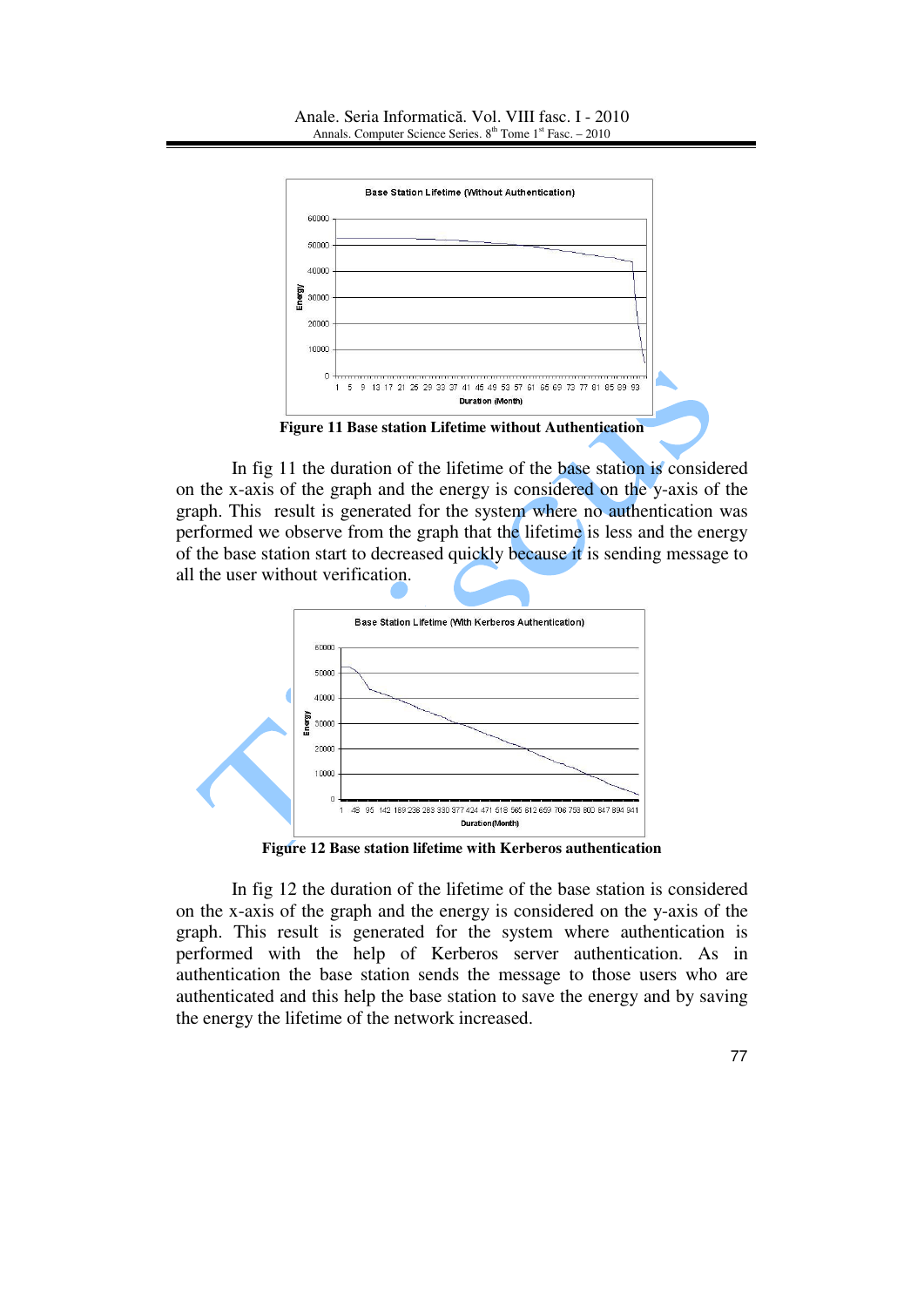

In fig 13 we observe that the base station energy is directly proportional to the life time. As it can be observed from the above figure that as the energy increased the lifetime of the base station also increased and the energy decreased the lifetime of the base station also decreased. As it can be calculate that they are directly proportional to each other.

#### **Conclusions**

The main purpose of the paper is to provide an overview of the architecture of the Kerberos authentication service and using the Kerberos authentication services in Wireless sensor network to secure the base station from unauthorized user. The proposed system in this paper not only helps to secure the wireless sensor network but it is help to improve the lifetime of the base station of the wireless sensor network.

We conclude that the wireless Sensor networks are increasing day by day we must implemented all types of security policies in our wireless sensor network security system. To protect our sensor network from the security risk a better solution is to user Kerberos authentication services.

#### **References**

[G+04] N. Gura, A. Patel, A. Wander, H. Eberle and S. C. Shantz - *Comparing elliptic curve cryptography and RSA on 8-bit CPUs*,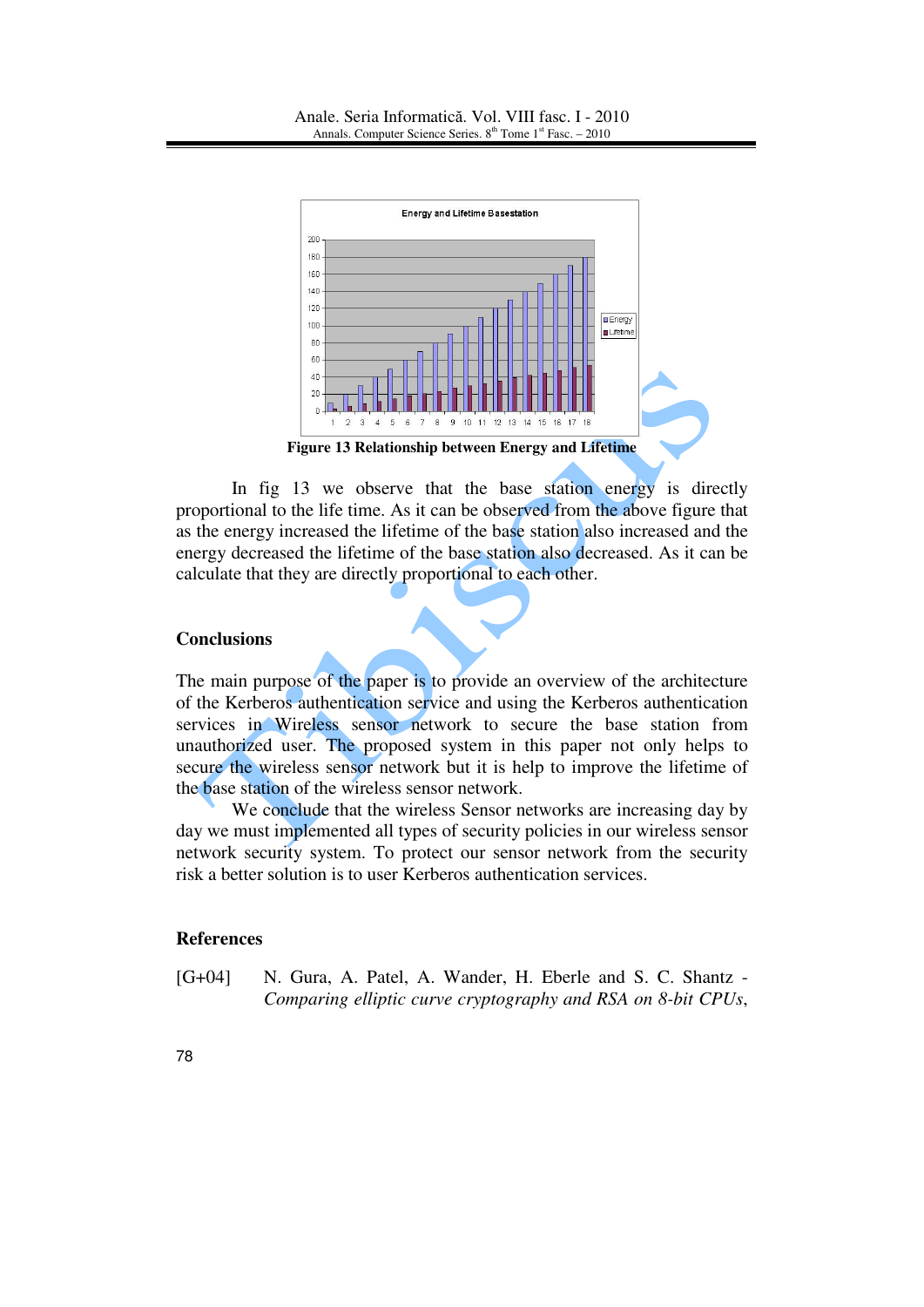in Cryptographic Hardware and Embedded Systems (CHES); 6th International Workshop, pages 119–132, August 2004

- [G+05] V. Gupta, M. Millard, S. Fung, Y. Zhu, N. Gura, H. Eberle and S. C. Shantz - *Sizzle: A standards-based end-to-end security architecture for the embedded internet*, in Third IEEE International Conference on Pervasive Computing and Communication (PerCom 2005), Kauai, March 2005
- [HK04] J. Hwang and Y. Kim *Revisiting random key pre-distribution schemes for wireless sensor networks*, in SASN '04: Proceedings of the 2nd ACM workshop on Security of ad hoc and sensor networks, pages 43–52. ACM Press, 2004
- [I+03] C. Intanagonwiwat, R. Govindan, D. Estrin, J. Heidemann and F. Silva - *Directed Diffusion for wireless sensor networking*, IEEE/ACM Trans. Netw., 11(1):2–16, 2003
- [KNT94] J. Kohl, B. Neuman and T. Ts'o *The Evolution of the Kerberos Authentication Service*, in Brazier, F., and Johansen, D. Distributed Open System Los Alamitos, CA: IEEE Computer Society Press, 1994
- [KSW04] C. Karlof, N. Sastry and D. Wagner *TinySec: A link layer security architecture for wireless sensor networks*, in Second ACM Conference on Embedded Networked Sensor Systems (SensSys 2004), November 2004
- [M+88] S. Miller, B. Neuman, J. Schiller and J. Saltzer *Kerberos Authenentication and Authorization System*, Section E.2.1, Project Athena Technical Plan, M.I.T Project Athena, Cambridge, MA. 27 October 1988
- [RSZ03] C. S. Raghavendra, K. M. Sivalingam and T. F. Znati *Wireless Sensor Networks*, Springer, 2003
- [Sta02] William Stalling *Cryptography and Network Security,* Third Edition, 2002